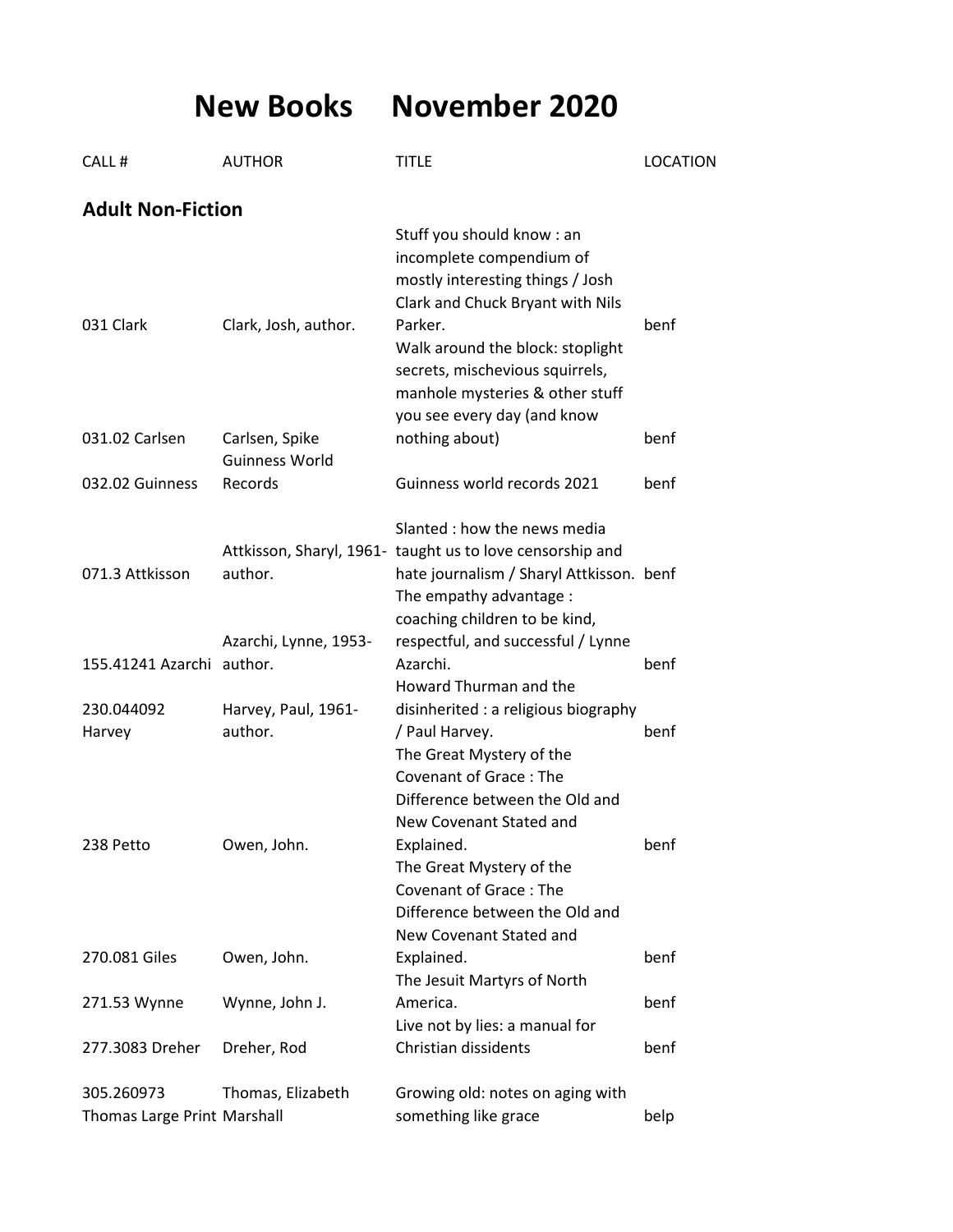|                                   |                                               | A republic under assault : the left's                            |      |
|-----------------------------------|-----------------------------------------------|------------------------------------------------------------------|------|
|                                   |                                               | ongoing attack on American                                       |      |
| 306.20973 Fitton                  | Fitton, Thomas, author. freedom / Tom Fitton. |                                                                  | benf |
| 306.874 Berg<br>320.011           | Berg, Elizabeth                               | I'll be seeing you: a memoir<br>Language of liberty: a citizen's | benf |
| Hagenstein                        | Hagenstein, Edwin C.                          | vocabulary                                                       | benf |
|                                   |                                               | Undaunted: my fight against                                      |      |
|                                   |                                               | America's enemies, at home and                                   |      |
| 327.1273 Brennan Brennan, John O. |                                               | abroad                                                           | benf |
|                                   |                                               | One vote away: how a single                                      |      |
|                                   |                                               | Supreme Court seat can change                                    |      |
| 347.7326 Cruz                     | Cruz, Ted                                     | history                                                          | benf |
|                                   |                                               | All the young men : a memoir of                                  |      |
|                                   |                                               | love, AIDS, and chosen family in                                 |      |
|                                   | Burks, Ruth Coker,                            | the American South / Ruth Coker                                  |      |
| 362.19697 Burks                   | author.                                       | Burks & Kevin Carr O'Leary.                                      | benf |
|                                   |                                               | Detective in the dooryard:                                       |      |
| 363.25092 Cotton                  | Cotton, Timothy                               | reflections of a Maione cop                                      | benf |
|                                   |                                               | History decoded The 10 greatest                                  |      |
|                                   |                                               | conspiracies of all time / Brad                                  |      |
| 364.1 Meltzer                     | Meltzer, Brad, author.                        | Meltzer with Keith Ferrell.                                      | benf |
|                                   |                                               | We keep the dead close : a                                       |      |
|                                   |                                               | murder at Harvard and a half                                     |      |
| 364.1523 Cooper                   | Cooper, Becky, author.                        | century of silence / Becky Cooper. benf                          |      |
|                                   |                                               | How to Educate a Citizen: The                                    |      |
|                                   |                                               | Power of Shared Knowledge to                                     |      |
| 372 Hirsch                        | Hirsch, E.D.                                  | Unify a Nation                                                   | benf |
|                                   |                                               | We gather together: a nation                                     |      |
|                                   |                                               | divided, a president in turmoil,                                 |      |
|                                   |                                               | and a historic campaign to                                       |      |
| 394.2649 Kiernan                  | Kiernan, Denise                               | embrace gratitude and grace                                      | benf |
|                                   |                                               | Very German Christmas: the                                       |      |
|                                   |                                               | greatest Austrian, Swiss and                                     |      |
| 394.266 Very                      |                                               | German holiday stories of all time benf                          |      |
|                                   |                                               | The light ages : the surprising                                  |      |
|                                   |                                               | story of medieval science / Seb                                  |      |
| 509.40902 Falk                    | Falk, Seb, author.                            | Falk.                                                            | benf |
|                                   |                                               | Fossil men : the quest for the                                   |      |
|                                   | Pattison, Kermit,                             | oldest skeleton and the origins of                               |      |
| 569.9 Pattison                    | author.                                       | humankind / Kermit Pattison.                                     | benf |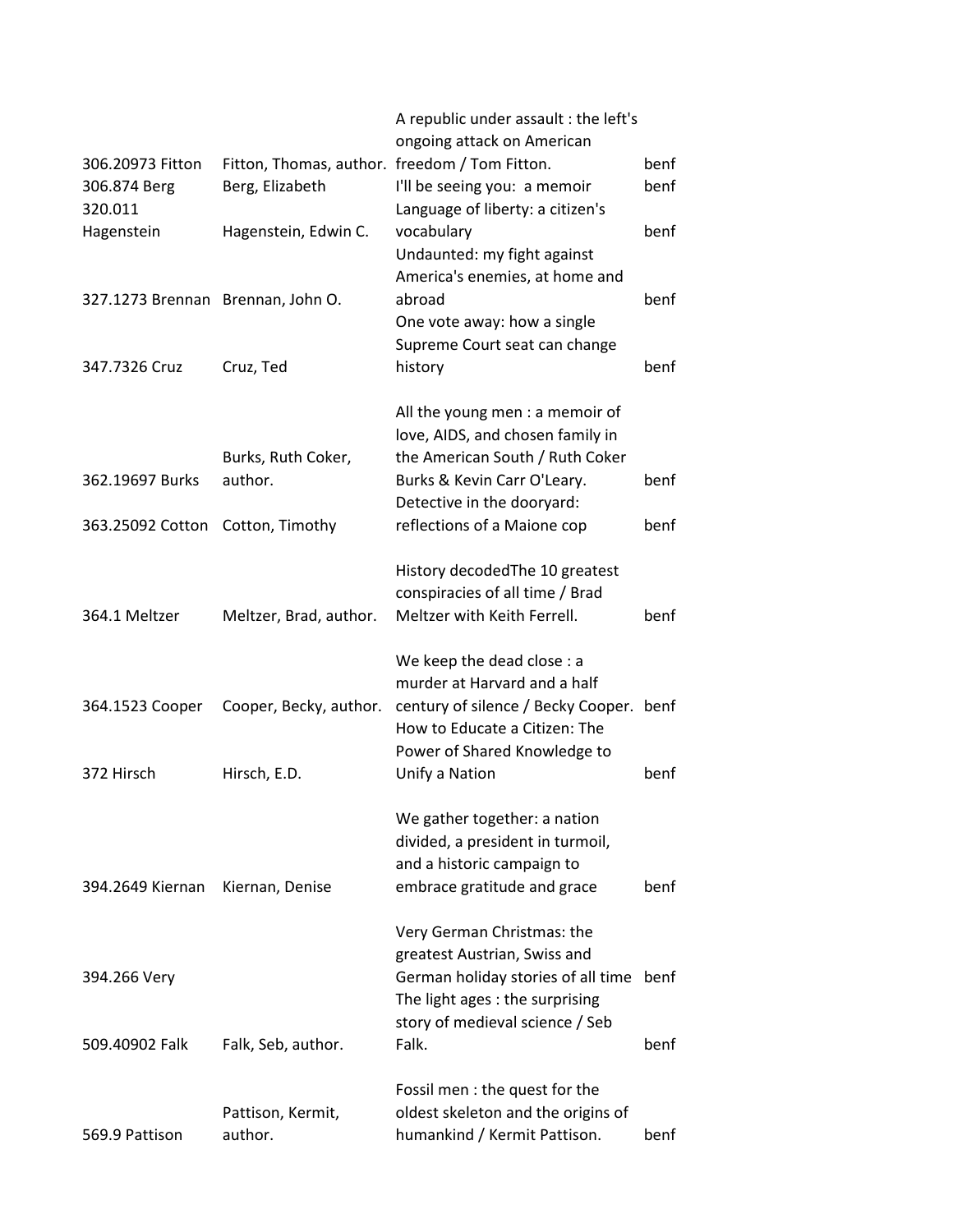| 599.9092 Leakey             | Leakey, Meave G.,<br>author.       | The sediments of time: my<br>lifelong search for the past /<br>Meave Leakey with Samira<br>Leakey.                                                                      | benf |
|-----------------------------|------------------------------------|-------------------------------------------------------------------------------------------------------------------------------------------------------------------------|------|
| 614.57 Farmer               | Farmer, Paul, 1959-<br>author.     | Fevers, feuds, and diamonds :<br>Ebola and the ravages of history /<br>Paul Farmer.<br>American crisis : leadership                                                     | benf |
| 614.592414<br>Cuomo         | Cuomo, Andrew M.,<br>1957- author. | lessons from the COVID-19<br>pandemic / Andrew Cuomo.                                                                                                                   | benf |
| 616.831 Levy                | Levy, Judith A.                    | Activities to do with your parent<br>who has Alzheimer's dementia                                                                                                       | benf |
| 616.8915 Tate               | Tate, Christie                     | Group: how one therapist and a<br>circle of strangers saved my life                                                                                                     | benf |
| 635 Complete                |                                    | Complete gardener's guide: the<br>one-stop guide to plan, sow, plant,<br>and grow your garden<br>What Cats Want: An Illustrated<br><b>Guide for Truly Understanding</b> | benf |
| 636.8 Hattori               | Hattori, Yuki.                     | Your Cat.<br>TRapper's bible: the most                                                                                                                                  | benf |
| 639.1 Livingston            | Livingston, Eustace<br>Hazard      | complete guide to trapping and<br>hunting tips ever<br>True comfort: more than 100 cozy<br>recipes free of gluten and refined                                           | benf |
| 641.3 Cavallari             | Cavallari, Kristin                 | sugar<br>People who love to eat are always<br>the best people : and other                                                                                               | benf |
| 641.5092 Child              | Child, Julia, author.              | wisdom / Julia Child.<br>7 ways / Jamie Oliver;                                                                                                                         | benf |
| 641.555 Oliver<br>641.59296 | Oliver, Jamie, author.             | photography by Levon Biss.<br>Rise: black cooks and the soul of                                                                                                         | benf |
| Samuelsson<br>641.5943      | Samuelsson, Marcus                 | American food                                                                                                                                                           | benf |
| Grandma's                   |                                    | Grandma's German cookbook                                                                                                                                               | benf |
| 641.595 Sodha               | Sodha, Meera                       | East: 120 vegan and vegetarian<br>recipes from Bangalore to Beijing<br>Magnolia Bakery handbook: a<br>complete guide for the home                                       | benf |
| 641.815 Lloyd               | Lloyd, Bobbie                      | baker                                                                                                                                                                   | benf |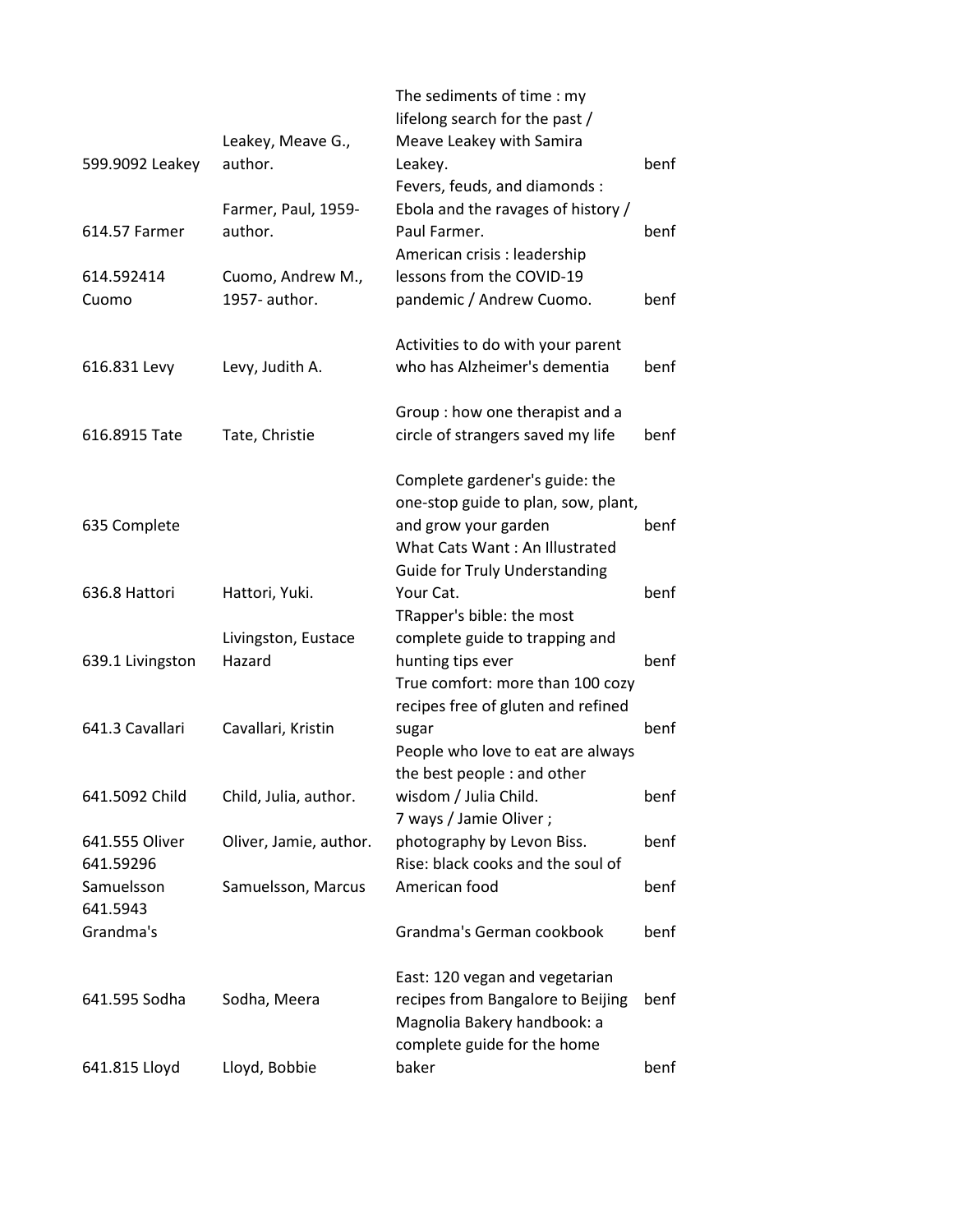| 641.8652 Haedrich author.                 | Haedrich, Ken, 1954-                     | Pie academy: master the perfect<br>crust and 255 amazing fillings,<br>with fruits, nuts, creams, custards,<br>ice cream, and more : expert<br>techniques for making fabulous<br>pies from scratch / Ken Haedrich. | benf         |
|-------------------------------------------|------------------------------------------|-------------------------------------------------------------------------------------------------------------------------------------------------------------------------------------------------------------------|--------------|
| 641.8653<br>Schreiber<br>641.8654 Vatican | Schreiber, Jason,<br>author.             | Fruit cake : recipes for the curious<br>baker / Jason Schreiber.<br>Vatican Christmas cookbook                                                                                                                    | benf<br>benf |
|                                           |                                          | Works. Selections. EnglishSpark<br>joy: an illustrated master class on<br>the art of organizing and tidying<br>up / Marie Kondo; translated<br>from the Japanese by Cathy                                         |              |
| 648 Kondo                                 | KondĂ, Marie, author.                    | Hirano.<br>The Leader's Guide to<br>Unconscious Bias: How to<br>Reframe Bias, Cultivate<br>Connection, and Create High-                                                                                           | benf         |
| 658.3008 Fuller                           | Fuller, Pamela.                          | Performing Teams.<br>Chasing time: vintage                                                                                                                                                                        | benf         |
| 681.114075                                |                                          | wristwatches for the discerning                                                                                                                                                                                   |              |
| Gibbons                                   | Gibbons, Alistair                        | collector                                                                                                                                                                                                         | benf         |
|                                           |                                          | 100 posters that changed the                                                                                                                                                                                      |              |
| 741.67 Salter                             | Salter, Colin                            | world                                                                                                                                                                                                             | benf         |
| 779.2089                                  |                                          | Glory: magical visions of black                                                                                                                                                                                   |              |
| Bethencourt                               | Bethencourt, Kahran                      | beauty                                                                                                                                                                                                            | benf         |
| 782.42166<br>Frampton                     | Frampton, Peter<br>McConaughey,          | Do you feel like I do? : a memoir                                                                                                                                                                                 | benf         |
| 791.4302                                  | Matthew, 1969-                           | Greenlights / Matthew                                                                                                                                                                                             |              |
| McConaughey                               | author.                                  | McConaughey.                                                                                                                                                                                                      | benf         |
|                                           | Young, Brittany<br>(Founder of Certified | Celebrate with sprinkles / Brittany                                                                                                                                                                               |              |
| 793.2 Young                               | Celebrator), author.                     | Young.<br>Fear is a choice: tackling life's                                                                                                                                                                       | benf         |
| 796.332092                                |                                          | challenges with dignity, faith, and                                                                                                                                                                               |              |
| Conner                                    | Conner, James                            | determination                                                                                                                                                                                                     | benf         |
|                                           | Atwood, Margaret,                        | Poems. SelectionsDearly : new                                                                                                                                                                                     |              |
| 811.54 Atwood                             | 1939- author.                            | poems / Margaret Atwood.<br>Poems. SelectionsPoems 1962-                                                                                                                                                          | benf         |
| 811.54 Gluck                              | Glück, Louise, 1943-                     | 2012 / Louise Glück.                                                                                                                                                                                              | benf         |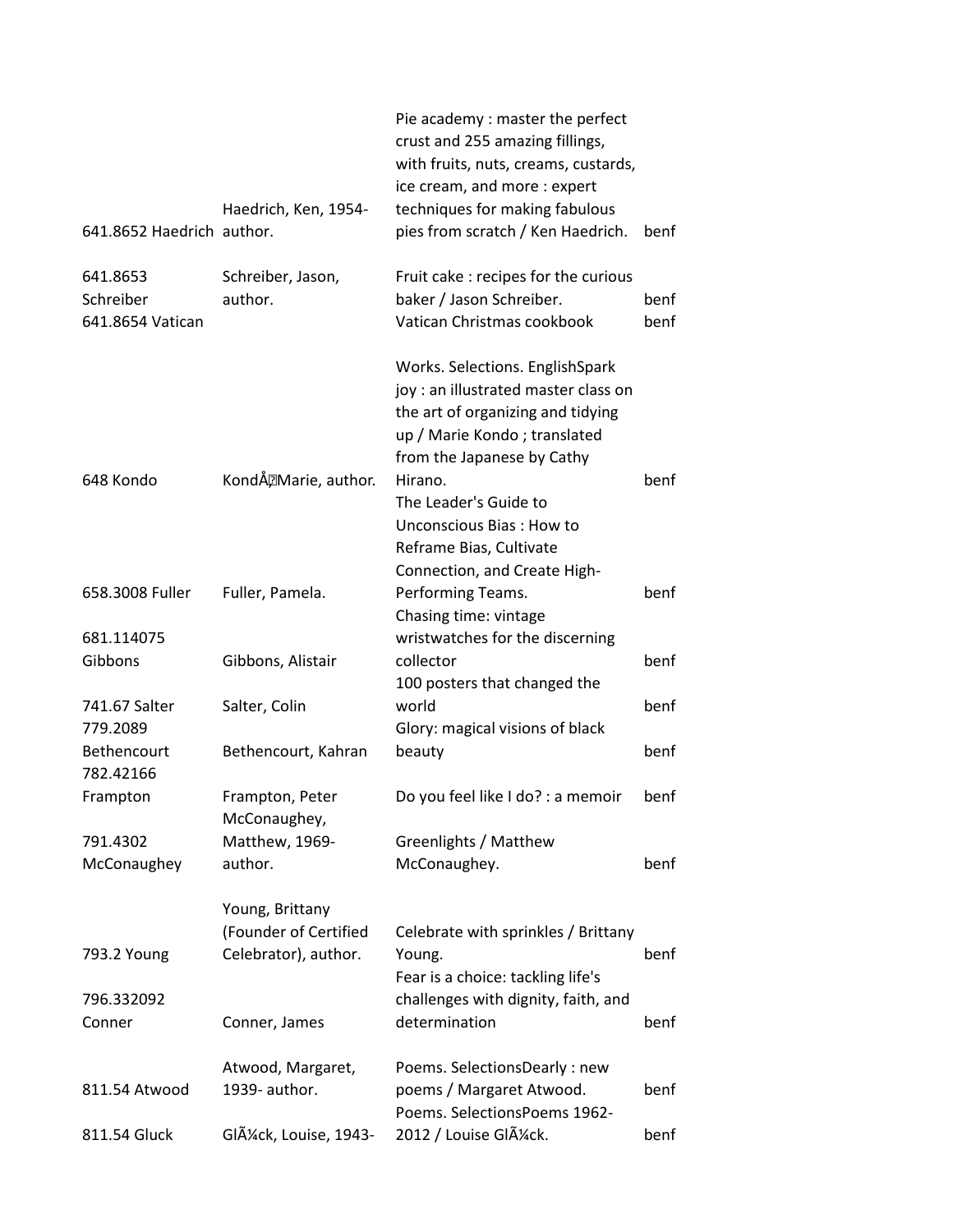| 813.08 Best      |                        | Best American short stories 2020    | benf  |
|------------------|------------------------|-------------------------------------|-------|
|                  | Wiseman, Beth, 1962-   | Writing about the Amish: a          |       |
| 813.6 Wiseman    | author.                | memoir / Beth Wiseman.              | benf  |
| 814.54 Sedaris   | Sedaris, David         | The best of me                      | benf  |
| 868.703 Rivera   |                        | Grieving: dispatches from a         |       |
| Garza            | Rivera Garze, Cristina | wounded country                     | benf  |
|                  |                        | Battle of brothers: William and     |       |
|                  |                        | Harryâ€"the inside story of a       |       |
| 941.085 Lacey    | Lacey, Robert          | family in tumult                    | benf  |
|                  |                        | Passeurs de livres de Daraya.       |       |
|                  |                        | EnglishThe book collectors : a      |       |
|                  |                        | band of Syrian rebels and the       |       |
|                  |                        | stories that carried them through   |       |
|                  |                        | a war / Delphine Minoui;            |       |
|                  | Minoui, Delphine,      | translated from the French by Lara  |       |
| 956.9104 Minoui  | author.                | Vergnaud.                           | benf  |
|                  |                        | Man who ran Washington: the life    |       |
| 973.92092 Baker  | Baker, Peter           | and times of James A. Baker III     | benf  |
|                  |                        | Catching the wind: Edward           |       |
|                  |                        | Kennedy and the liberal hour /      |       |
| 973.92092 Gabler | Gabler, Neal, author.  | Neal Gabler.                        | benf  |
|                  |                        | American crisis: what went wrong,   |       |
| 973.933 American |                        | how we recover                      | benf  |
|                  |                        | Donald Trump v. the United          |       |
|                  |                        | States: inside the struggle to stop |       |
| 973.933 Schmidt  | Schmidt, Michael S.    | a president                         | benf  |
| <b>Biography</b> |                        |                                     |       |
|                  |                        | Frontier Follies : Adventures in    |       |
|                  |                        | Marriage and Motherhood in the      |       |
| 92 Drummond      | Drummond, Ree.         | Middle of Nowhere.                  | bebio |
| 92 Elliot        | Vaughn, Ellen          | <b>Becoming Elisabeth Elliot</b>    | bebio |
|                  |                        | No time like the future : an        |       |
|                  | Fox, Michael J., 1961- | optimist considers mortality /      |       |
| 92 Fox           | author.                | Michael J. Fox.                     | bebio |
| 92 Kang          | Kang, Mia              | Knockout                            | bebio |
|                  |                        | This time next year we'll be        |       |
|                  | Winspear, Jacqueline,  | laughing : a memoir / Jacqueline    |       |
| 92 Winspear      | 1955- author.          | Winspear.                           | bebio |
| Reference        |                        |                                     |       |
|                  |                        | World almanac and book of facts     |       |
| R 317.3 World    |                        | 2020                                | beref |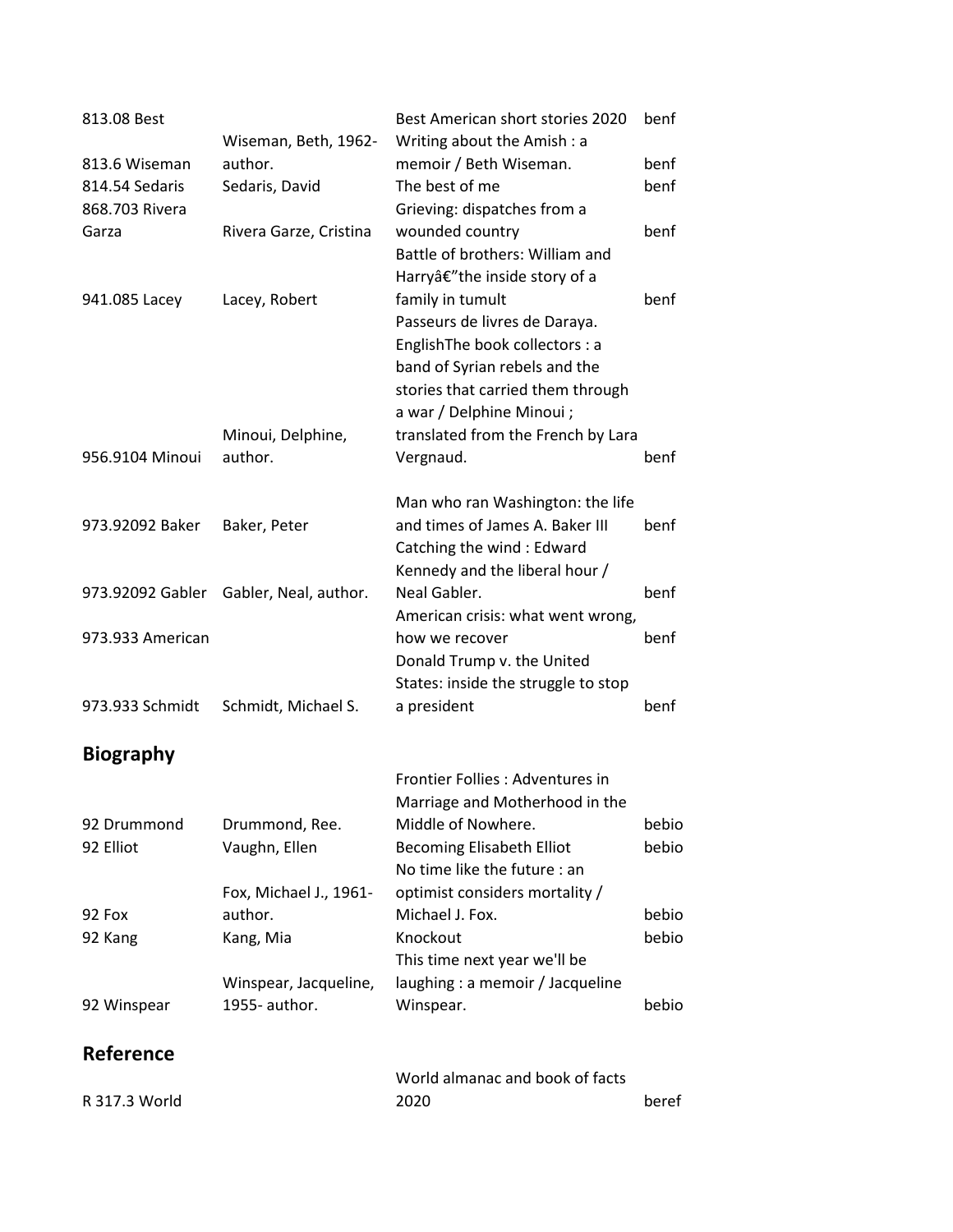|                 |                  | Bisel's Pennsylvania motor vehicle |       |
|-----------------|------------------|------------------------------------|-------|
|                 |                  | insurance lawsource annotated:     |       |
|                 |                  | the collected motor vehicle        |       |
|                 |                  | insurance statutes, regulations    |       |
| R 346.748 Zanan | Zanan, Arthur S. | and cases, 2020                    | beref |

## **Adult Fiction**

|                     |                                        | Inside story / a novel by Martin   |       |
|---------------------|----------------------------------------|------------------------------------|-------|
| <b>Fic Amis</b>     | Amis, Martin, author.                  | Amis.                              | befic |
|                     | Andrews, Donna,                        | The gift of the magpie / Donna     |       |
| <b>Fic Andrews</b>  | author.                                | Andrews.                           | befic |
|                     | Archer, Jeffrey, 1940-                 | Hidden in plain sight / Jeffrey    |       |
| Fic Archer          | author.                                | Archer.                            | befic |
| Fic Baldacci        | Baldacci, David.                       | Daylight.                          | befic |
|                     |                                        | Hot to trot / M.C. Beaton with     |       |
| <b>Fic Beaton</b>   | Beaton, M. C., author.                 | R.W. Green.                        | befic |
| Fic Bradby          | Bradby, Tom, author.                   | Double agent / Tom Bradby.         | befic |
|                     | Bradford, Barbara                      | In the lion's den / Barbara Taylor |       |
| <b>Fic Bradford</b> | Taylor, 1933- author.                  | Bradford.                          | befic |
|                     | Bunn, T. Davis, 1952-                  |                                    |       |
| Fic Bunn            | author.                                | Burden of proof / Davis Bunn.      | befic |
|                     |                                        | Return to Virgin River / Robyn     |       |
| Fic Carr            | Carr, Robyn, author.                   | Carr.                              | befic |
|                     |                                        | The sentinel / Lee Child and       |       |
| Fic Child           | Child, Lee, author.                    | Andrew Child.                      | befic |
| <b>Fic Clark</b>    | Clark, Mary Higgins.                   | Piece of My Heart.                 | befic |
|                     |                                        | A lady's guide to mischief and     |       |
| <b>Fic Collins</b>  | Collins, Manda, author.                | mayhem / Manda Collins.            | befic |
| <b>Fic Connelly</b> | Connelly, Michael.                     | The Law of Innocence.              | befic |
| <b>Fic Connolly</b> | Connolly, John                         | Dirty South                        | befic |
|                     | Cornwell, Bernard,                     | Sword of kings : a novel / Bernard |       |
| <b>Fic Cornwell</b> | author.                                | Cornwell.                          | befic |
| Fic Corrigan        | Corrigan, Maya                         | Gingerdead man                     | befic |
|                     |                                        | Marauder: a novel of the Oregon    |       |
|                     |                                        | files / Clive Cussler and Boyd     |       |
| <b>Fic Cussler</b>  | Cussler, Clive, author.                | Morrison.                          | befic |
|                     |                                        | The gentleman and the thief /      |       |
| Fic Eden            | Eden, Sarah M., author. Sarah M. Eden. |                                    | befic |
| Fic Evanovich       | Evanovich, Janet.                      | Fortune and Glory, Volume 27.      | befic |
| <b>Fic Evans</b>    | Evans, Richard Paul                    | The Noel letters                   | befic |
|                     |                                        | The wonder boy of Whistle Stop:    |       |
| <b>Fic Flagg</b>    | Flagg, Fannie, author.                 | a novel / Fannie Flagg.            | befic |
| Fic French          | French, Nicci                          | House of correction                | befic |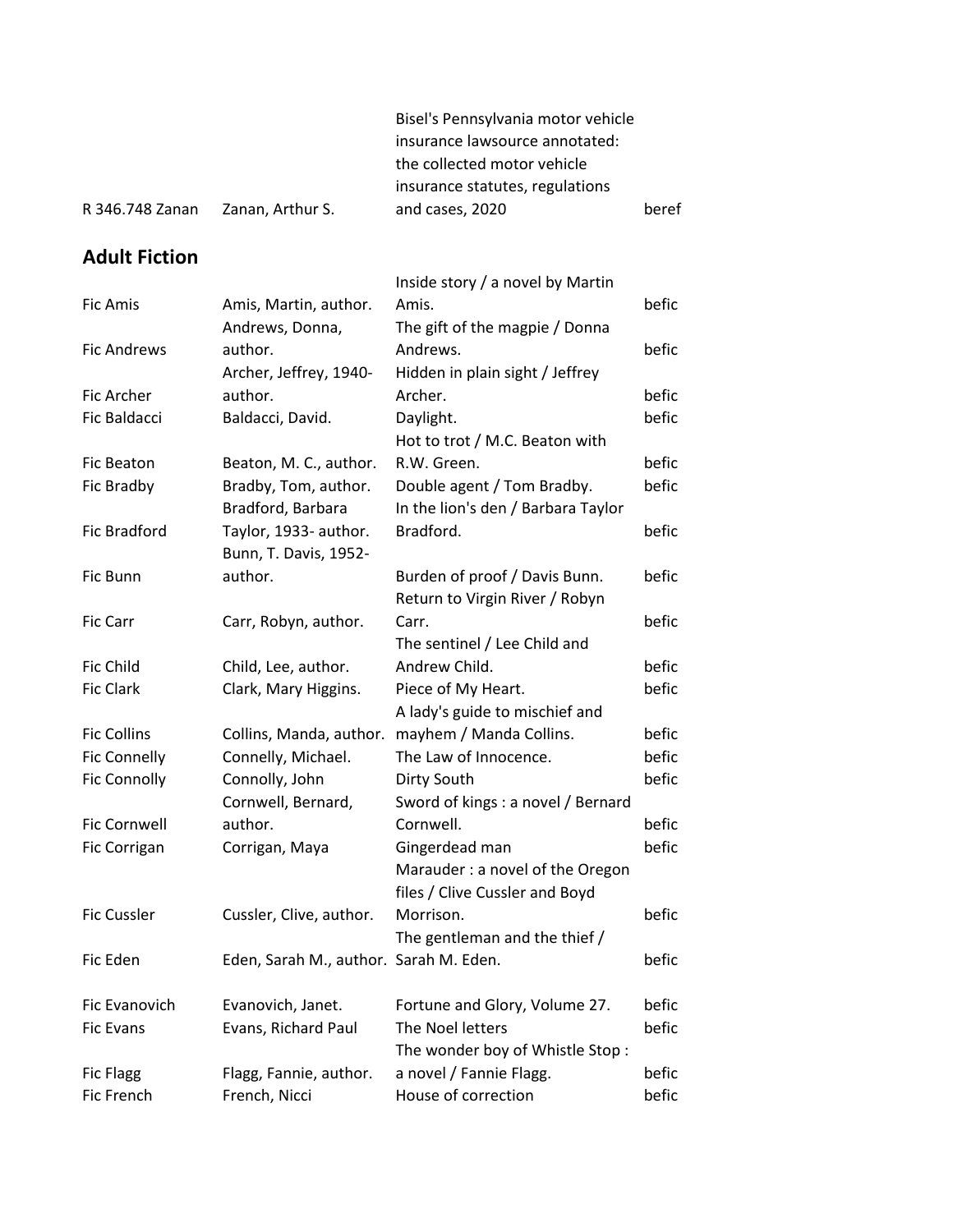|                      |                                | Jane in love : a novel / Rachel         |       |
|----------------------|--------------------------------|-----------------------------------------|-------|
| <b>Fic Givney</b>    | Givney, Rachel, author.        | Givney.                                 | befic |
| Fic Goldenbaum       | Goldenbaum, Sally              | A Crime of a Different Stripe           | befic |
| <b>Fic Griffiths</b> | Griffiths, Elly                | Ghost fields                            | befic |
| <b>Fic Griffiths</b> | Griffiths, Elly                | House at sea's end                      | befic |
| <b>Fic Griffiths</b> | Griffiths, Elly.               | The Janus stone                         | befic |
|                      |                                |                                         |       |
|                      |                                | Where we belongThe museum of            |       |
|                      |                                | forgotten memories : a novel /          |       |
|                      |                                |                                         |       |
| <b>Fic Harris</b>    | Harris, Anstey, author.        | Anstey Harris.                          | befic |
|                      | Hart, Carolyn G.,              | Ghost ups her game / Carolyn            |       |
| <b>Fic Hart</b>      | author.                        | Hart.                                   | befic |
|                      | Horowitz, Anthony,             | Moonflower murders : a novel /          |       |
| <b>Fic Horowitz</b>  | 1955- author.                  | Anthony Horowitz.                       | befic |
|                      |                                |                                         |       |
| Fic Jackson          | Jackson, Lisa, author.         | You betrayed me / Lisa Jackson.         | befic |
|                      | Kingsbury, Karen,              | Truly, madly, deeply : a novel /        |       |
| Fic Kingsbury        | author.                        | Karen Kingsbury.                        | befic |
|                      | Kinsella, Sophie,              | Love your life : a novel / Sophie       |       |
| Fic Kinsella         | author.                        | Kinsella.                               | befic |
| <b>Fic Laurie</b>    | Laurie, Victoria               | To coach a killer                       | befic |
|                      | Lethem, Jonathan,              | The arrest : a novel / Jonathan         |       |
| Fic Lethem           | author.                        | Lethem.                                 | befic |
|                      |                                |                                         | befic |
| Fic London           | London, Julia                  | You Lucky Dog                           |       |
|                      |                                |                                         |       |
|                      |                                | Daphne Byrne / Laura Marks,             |       |
|                      |                                | writer; Kelley Jones, artist;           |       |
|                      |                                | Michelle Madsen, colorist; Rob          |       |
|                      | Marks, Laura, 1972-            | Leigh, letterer ; Piotr JabÅ, oÅ,, ski, |       |
| <b>Fic Marks</b>     | author.                        | collection cover artist.                | befic |
| Fic McKenzie         | McKenzie, Alecia.              | A Million Aunties.                      | befic |
|                      |                                |                                         |       |
|                      |                                | The kingdom / Jo Nesb $\tilde{A}$ , ;   |       |
|                      | NesbA <sup>3</sup> , Jo, 1960- | translated from the Norwegian by        |       |
| Fic Nesbo            | author.                        | Robert Ferguson.                        | befic |
| Fic Patterson        | Patterson, James.              | Deadly Cross.                           | befic |
|                      |                                | A Christmas resolution : a novel /      |       |
| Fic Perry            | Perry, Anne, author.           | Anne Perry.                             | befic |
|                      |                                | The Egyptian cross mystery /            |       |
|                      |                                | Ellery Queen; with an                   |       |
|                      |                                |                                         | befic |
| <b>Fic Queen</b>     | Queen, Ellery, author.         | introduction by Otto Penzler.           |       |
|                      |                                |                                         |       |
| <b>Fic Roberts</b>   | Roberts, Nora, author.         | The awakening / Nora Roberts.           | befic |
| <b>Fic Seeck</b>     | Seeck, Max                     | Witch hunter                            | befic |
| <b>Fic Steel</b>     | Steel, Danielle.               | All That Glitters.                      | befic |
| Fic Tyson            | Tyson, Wendy                   | Sowing malice                           | befic |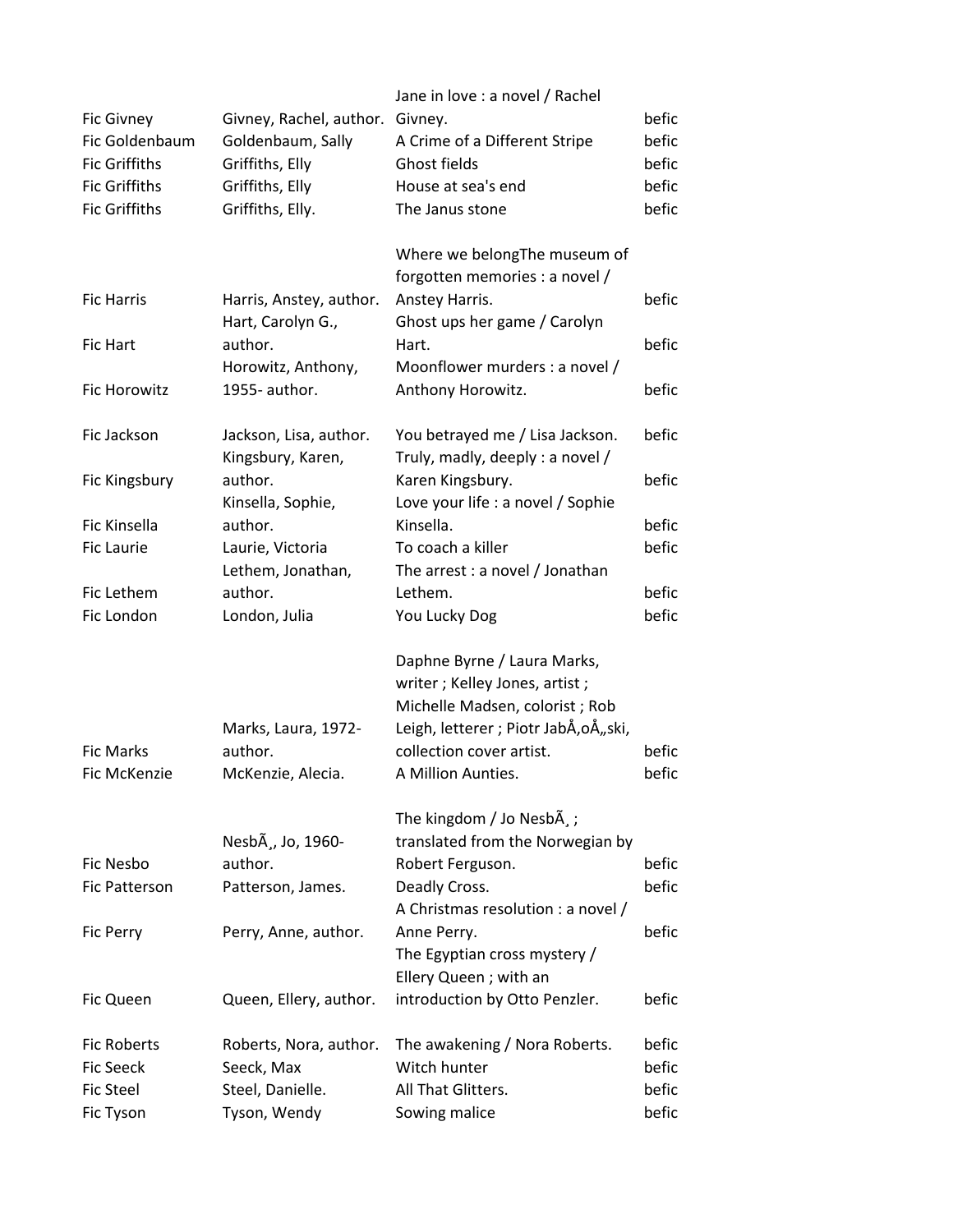| Fic Walter                                           | Walter, Jess, 1965-<br>author.<br>Washington, Bryan, | The cold millions : a novel / Jess<br>Walter.                          | befic |
|------------------------------------------------------|------------------------------------------------------|------------------------------------------------------------------------|-------|
| Fic Washington                                       | 1993- author.                                        | Memorial / Bryan Washington.                                           | befic |
| Fic Whisler                                          | Whisler, Elysia, author.                             | Rescue you / Elysia Whisler.<br>The fires of vengeance / Evan          | befic |
| Fic Winter                                           | Winter, Evan, author.                                | Winter.                                                                | befic |
| Fic Yang                                             | Yang, Susie, author.<br>Von Ziegesar, Cecily,        | White Ivy : a novel / Susie Yang.<br>Cobble Hill: a novel / Cecily Von | befic |
| Fic Ziegesar                                         | author.                                              | Ziegesar.                                                              | befic |
| <b>Large Print</b><br>Fic Archer Large               |                                                      |                                                                        |       |
| Print<br>Fic Carlson Large                           | Archer, Jeffrey                                      | Hidden in plain sight                                                  | belp  |
| Print                                                | Carlson, Melody                                      | Christmas swap                                                         | belp  |
| Fic Carr Large Print Carr, Robyn<br>Fic Clancy Large |                                                      | Return to Virgin River                                                 | belp  |
| Print<br>Fic Evanovich                               | Clancy, Tom                                          | Shadow of the dragon [large print] belp                                |       |
| Large Print<br>Fic Evans Large                       | Evanovich, Janet                                     | Fortune and glory                                                      | belp  |
| Print<br>Fic Hatcher Large                           | Evans, Richard Paul                                  | <b>Noel Street</b>                                                     | belp  |
| Print<br>Fic Kingsbury Large                         | Hatcher, Robin Lee                                   | How sweet it is                                                        | belp  |
| Print<br>Fic Kinsella Large                          | Kingsbury, Karen                                     | Truly, madly, deeply                                                   | belp  |
| Print<br>Fic Koontz Large                            | Kinsella, Sophie                                     | Love your life                                                         | belp  |
| Print<br>Fic Woods Large                             | Koontz, Dean                                         | Elsewhere                                                              | belp  |
| Print                                                | Woods, Stuart                                        | Shakeup                                                                | belp  |

## **Juvenile Non-Fiction**

| J 001.94 Abdo  | Abdo, Kenny   | Area 51                           | bejnf |
|----------------|---------------|-----------------------------------|-------|
| J 001.94 Abdo  | Abdo, Kenny   | Cryptids                          | bejnf |
| J 001.94 Abdo  | Abdo, Kenny   | Men in black                      | bejnf |
| J 133.43 Abdo  | Abdo, Kenny   | Witches                           | bejnf |
| J 158 Kinder   | Kinder, Wynne | Calm mindfulness for kids         | bejnf |
|                |               | I am, I can: 365 affirmations for |       |
| J 158.1 Kinder | Kinder, Wynne | kids                              | bejnf |
|                |               |                                   |       |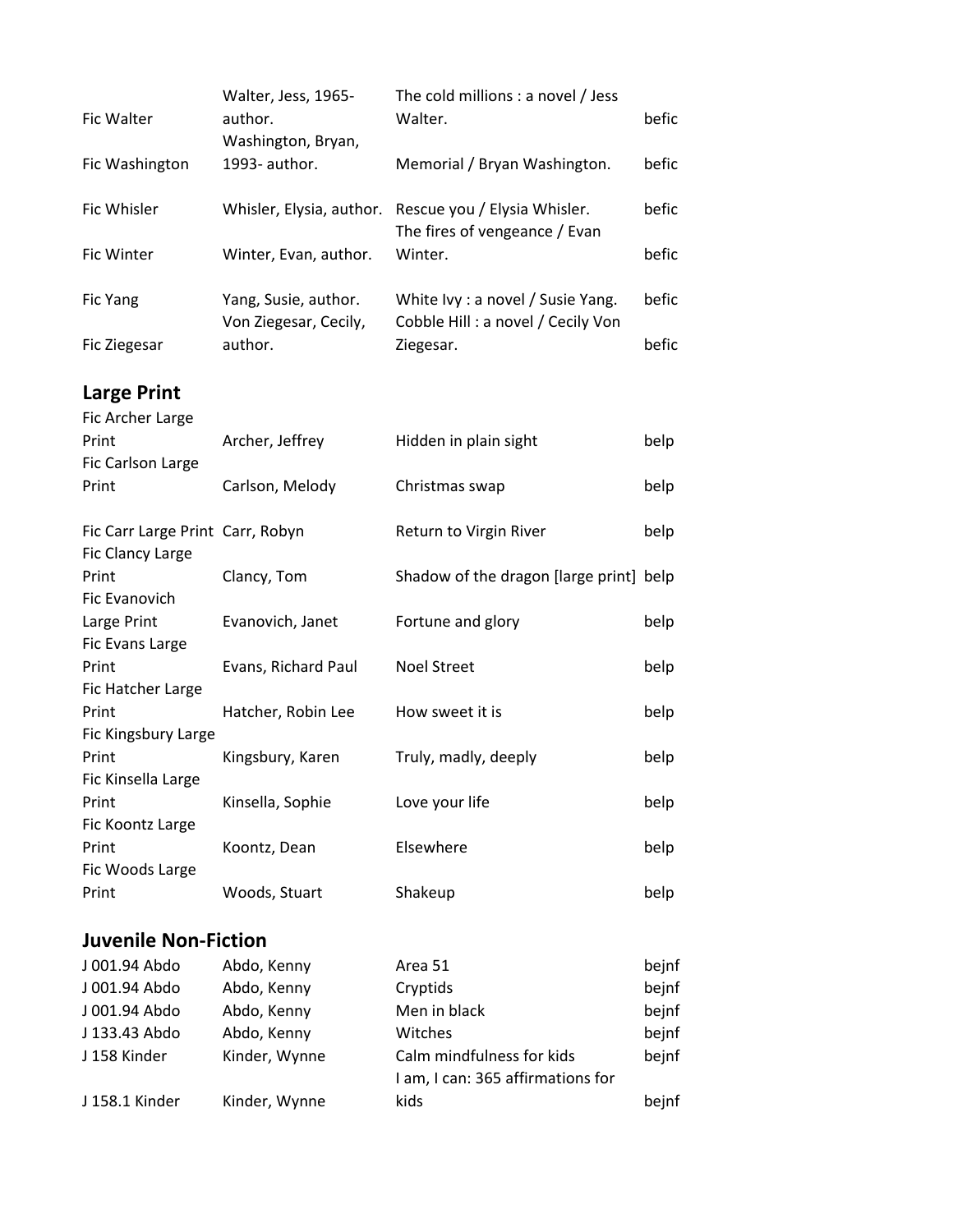|                             |                        | Case for Christ: young reader's                                               |       |
|-----------------------------|------------------------|-------------------------------------------------------------------------------|-------|
| J 220.5 Strobel             | Strobel, Lee           | edition                                                                       | bejnf |
| J 364.15 Burling            | <b>Burling, Alexis</b> | Son of Sam killings                                                           | bejnf |
| J 364.15 Edwards<br>J364.15 | Edwards, Sue Bradford  | Murders of Tupac and Biggie                                                   | bejnf |
| Kortemeier                  | Kortemeier, Todd       | O. J. Simpson murder case                                                     | bejnf |
| J 364.15 Mooney             | Mooney, Carla          | Lizzie Borden ax murders                                                      | bejnf |
| J 364.15 Mooney<br>J364.15  | Mooney, Carla          | Zodiac Killer                                                                 | bejnf |
| Streissguth                 | Streissguth, Tom       | Manson family murdeers                                                        | bejnf |
| J 364.16 Regan              | Regan, Michael         | <b>Gardner Museum Heist</b><br>Working on the Pony Express: a                 | bejnf |
| J 383 Rusick                | Rusick, Jessica        | this or that debate                                                           | bejnf |
| J 398.42 Abdo               | Abdo, Kenny            | Lost lands                                                                    | bejnf |
| J 398.47 Abdo               | Abdo, Kenny            | Ghosts                                                                        | bejnf |
| J 595.38 Bassier            | Bassier, Emma          | Japanese Spider Crabs                                                         | bejnf |
| J 595.64 Bassier            | Bassier, Emma          | <b>Markhors</b>                                                               | bejnf |
| J 597.64 Bassier            | Bassier, Emma          | <b>Blowfish</b>                                                               | bejnf |
| J 597.85 Bassier            | Bassier, Emma          | Axolotls                                                                      | bejnf |
| J 599.31 Bassier            | Bassier, Emma          | Aardvarks                                                                     | bejnf |
| J 599.35 Bassier            | Bassier, Emma          | <b>Naked Mole Rats</b>                                                        | bejnf |
| J 599.51 Bassier            | Bassier, Emma          | Narwhals                                                                      | bejnf |
| J 599.83 Bassier            | Bassier, Emma          | Aye-ayes                                                                      | bejnf |
|                             |                        | Build a shelter your way! :                                                   |       |
|                             | Olson, Elsie, 1986-    | constructing weatherproof                                                     |       |
| J 613.6 Olson               | author.                | structures                                                                    | bejnf |
|                             | Olson, Elsie, 1986-    | Make a pack your way! : building                                              |       |
| J 613.6 Olson               | author.                | bags to haul your gear.                                                       | bejnf |
| J 613.6 Olson               | Olson, Elsie, author.  | Design survival clothing your way!<br>: crafting weatherproof wearables bejnf |       |
|                             |                        |                                                                               |       |
|                             | Thomas, Rachael L.,    | Craft a water bottle your way! :                                              |       |
| J 613.6 Thomas              | author.                | creating cool carriers for liquids                                            | bejnf |
|                             | Thomas, Rachael L.,    | Create a camp kitchen your way! :                                             |       |
| J 613.6 Thomas              | author.                | making cooking and eating tools                                               | bejnf |
|                             | Thomas, Rachael L.,    | Make a light your way! : inventing                                            |       |
| J 613.6 Thomas              | author.                | gadgets to see in the dark                                                    | bejnf |
| J 613.7 Hoffman             | Hoffman, Susannah      | Yoga for kids                                                                 | bejnf |
| J 917.4 Bell                | Bell, Samantha S.      | <b>Exploring New England</b>                                                  | bejnf |
| J 917.4 Bell<br>J917.5      | Bell, Samantha S.      | <b>Exploring the Mid-Atlantic</b>                                             | bejnf |
| Stanborough                 | Stanborough, Rebecca   | <b>Exploring the South</b>                                                    | bejnf |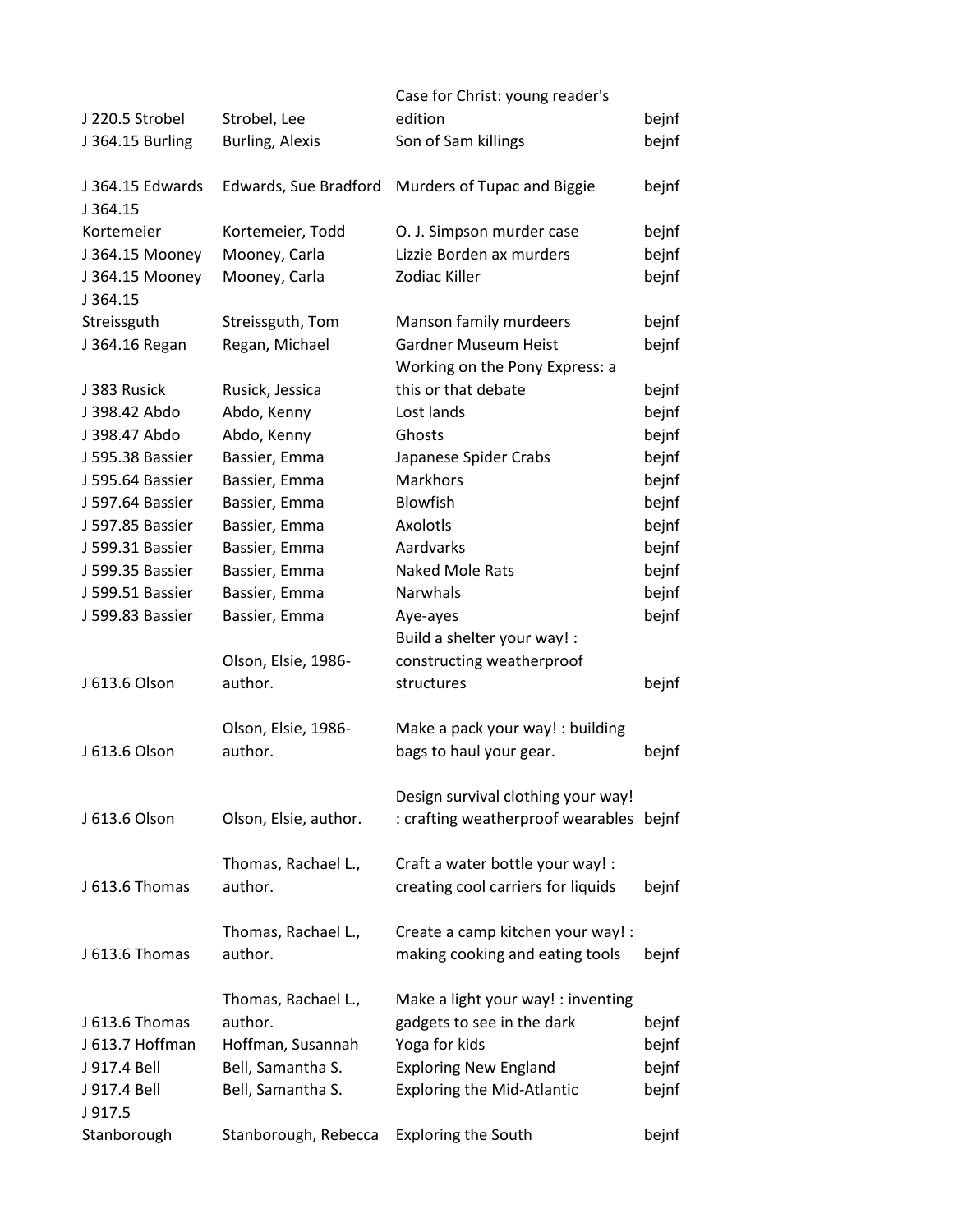| J 917.7 Gagne    | Gagne, Tammy                          | <b>Exploring the Midwest</b>                                            | bejnf |
|------------------|---------------------------------------|-------------------------------------------------------------------------|-------|
|                  |                                       | Exploring with the Lewis and Clark                                      |       |
| J 917.8 Rusick   | Rusick, Jessica                       | expedition: a this or that debate                                       | bejnf |
| J 917.8 Yasuda   | Yasuda, Anita                         | <b>Exploring the West</b>                                               | bejnf |
| J 917.9 Gagne    | Gagne, Tammy                          | <b>Exploring the Southwest</b>                                          | bejnf |
|                  |                                       | Chance: escape from the                                                 |       |
| J 92 Shulevitz   | Shulevitz, Uri                        | Holocaust                                                               | bejb  |
| J 973.92 Edwards | Edwards, Sue Bradford                 | Assassination of John F. Kennedy<br>Sailing on the Mayflower: a this or | bejnf |
| J 974.4 Rusick   | Rusick, Jessica                       | that debate<br>Living in the Jamestown colony: a                        | bejnf |
| J 975.5 Rusick   | Rusick, Jessica                       | this or that debate<br>Enduring the Oregon Trail: a this                | bejnf |
| J 978 Rusick     | Rusick, Jessica                       | or that debate<br>Surviving the Santa Fe Trail: a this                  | bejnf |
| J 978 Rusick     | Rusick, Jessica                       | or that debate<br>Joining the California Gold Rush: a                   | bejnf |
| J 979.4 Rusick   | Rusick, Jessica                       | this or that debate                                                     | bejnf |
| JE 158 DiOrio    | DiOrio, Rana.                         | What does it mean to be present? beje                                   |       |
| JE 177.7 DiOrio  | DiOrio, Rana, author.                 | What does it mean to be kind?                                           | beje  |
| JE 179 Murray    | Murray, Julie                         | Fairness                                                                | beje  |
| JE 179 Murray    | Murray, Julie                         | Kindness                                                                | beje  |
| JE 179 Murray    | Murray, Julie                         | Respect                                                                 | beje  |
| JE 179 Murray    | Murray, Julie                         | Responsibility                                                          | beje  |
| JE 179 Murray    | Murray, Julie<br>Murray, Julie, 1969- | Trust                                                                   | beje  |
| JE 179 Murray    | author.                               | Forgiveness                                                             | beje  |
|                  | Pinkney, Jerry, author,               |                                                                         |       |
| JE 398.2 Pinkney | illustrator.                          | The little mermaid / Jerry Pinkney. beje                                |       |
| JE 398.4 Lomdon  | London, Martha                        | Giants                                                                  | beje  |
| JE 398.4 London  | London, Martha                        | <b>Dragons</b>                                                          | beje  |
| JE 398.4 London  | London, Martha                        | <b>Fairies</b>                                                          | beje  |
| JE 398.4 London  | London, Martha                        | Genies                                                                  | beje  |
| JE 398.4 London  | London, Martha                        | Gnomes                                                                  | beje  |
| JE 398.4 London  | London, Martha                        | Mermaids                                                                | beje  |
| JE 398.4 London  | London, Martha                        | Trolls                                                                  | beje  |
| JE 591 Meister   | Meister, Cari                         | Who chomps with these teeth?                                            | beje  |
| JE 591 Meister   | Meister, Cari                         | Who hears with these ears?                                              | beje  |
| JE 591 Meister   | Meister, Cari                         | Who sees with these eyes?                                               | beje  |
| JE 591 Meister   | Meister, Cari                         | Who sniffs with this nose?                                              | beje  |
| JE 591 Meister   | Meister, Cari                         | Who walks with these feet?                                              | beje  |
| JE 591 Meister   | Meister, Cari                         | Who wiggles this tail?                                                  | beje  |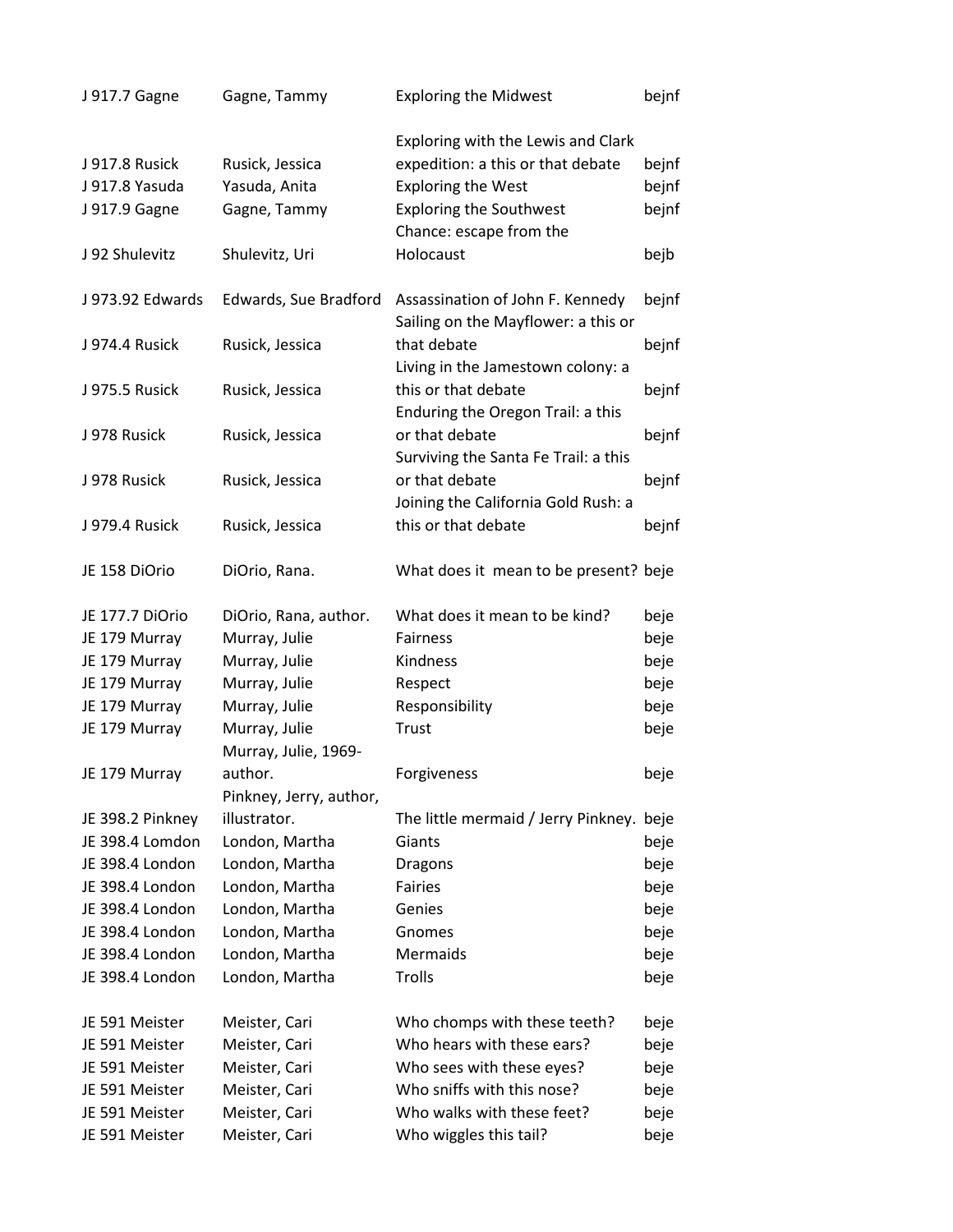| JE 593.93 Tomas                        | Thomas, Rachael L.             | Sea stars: Pacific coast predators                     | beje |
|----------------------------------------|--------------------------------|--------------------------------------------------------|------|
| JE 599.32 Statts                       | Statts, Leo                    | <b>Beavers</b>                                         | beje |
| JE 599.36 Thomas<br>JE 599.37 Borgert- | Thomas, Rachael L.             | Prairie dogs: builders on the plains beje              |      |
| Spaniol<br>JE 599.7 Borgert-           |                                | Borgert-Spaniol, Megan Beavers: wetland architects     | beje |
| Spaniol<br>JE 599.74 Borgert-          |                                | Borgert-Spaniol, Megan Parrotfish: coral reef cleaners | beje |
| Spaniol                                |                                | Borgert-Spaniol, Megan Sea otters: kelp forest keepers | beje |
| JE 599.75 Statts                       | Statts, Leo                    | Leopards                                               | beje |
| JE 599.76 Statts                       | Statts, Leo                    | <b>Skunks</b>                                          | beje |
| JE 599.77 Borgert-                     |                                | Gray wolves: Yellowstone's                             |      |
| Spaniol                                | Borgert-Spaniol, Megan hunters |                                                        | beje |
| JE 599.77 Statts                       | Statts, Leo                    | Wolves                                                 | beje |
| JE 599.78 Statts                       | Statts, Leo                    | Sloth bears                                            | beje |
| JE 599.8 Statts                        | Statts, Leo                    | <b>Baboons</b>                                         | beje |
| JE 92 Henson                           | Hansen, Grace                  | Jim Henson                                             | bejb |
| JE 92 Jobs                             | Hansen, Grace                  | Steve Jobs                                             | bejb |
| JE 92 Selena                           | Hansen, Grace                  | Selena                                                 | bejb |
| JE 92 Trump                            | Hansen, Grace                  | Melania Trump                                          | bejb |
| JE 92 Winfrey                          | Hansen, Grace                  | Oprah Winfrey                                          | bejb |
| JE 92 Woods                            | Hansen, Grace                  | <b>Tiger Woods</b>                                     | bejb |
| JE 925.3 Murray                        | Murray, Julie                  | <b>United States Capitol</b>                           | beje |
| JE 974.7 Murray                        | Murray, Julie                  | Statue of Liberty                                      | beje |
| JE 975.3 Murray                        | Murray, Julie                  | Lincoln Memorial                                       | beje |
| JE 975.3 Murray                        | Murray, Julie                  | White House                                            | beje |
|                                        | Murray, Julie, 1969-           |                                                        |      |
| JE 975.3 Murray                        | author.                        | Martin Luther King Jr. Memorial                        | beje |
| JE 978.3 Murray                        | Murray, Julie                  | <b>Mount Rushmore</b>                                  | beje |

## **Juvenile Fiction**

| J Fic Blabey Yellow |                      |                              |      |
|---------------------|----------------------|------------------------------|------|
| Dot                 | Blabey, Aaron        | Bad Guys in the One?!        | bejf |
| J Fic Bunce         | Bunce, Elizabeth C.  | <b>Premeditated Myrtle</b>   | bejf |
| J Fic Calonita      | Calonita, Jen        | Cursed                       | bejf |
| J Fic Colfer        | Colfer, Chris        | A Tale of Witchcraft         | bejf |
| J Fic Colfer        | Colfer, Eoin         | Deny all charges             | bejf |
| J Fic Cowell        | Cowell, Cressida     | Never and forever            | bejf |
|                     | Flanagan, John (John | The ruins of Gorlan / John   |      |
| J Fic Flanagan YA   | Anthony)             | Flanagan.                    | bejf |
| J Fic Gephart       | Gephart, Donna       | Paris Project                | bejf |
| J Fic Gresh         | Gresh, Dannah        | Just call me Kate            | bejf |
| J Fic Hopkins       | Hopkins, Ellen       | Closer to nowhere            | bejf |
| J Fic Hunter        | Hunter, Erin.        | Into the wild / Erin Hunter. | bejf |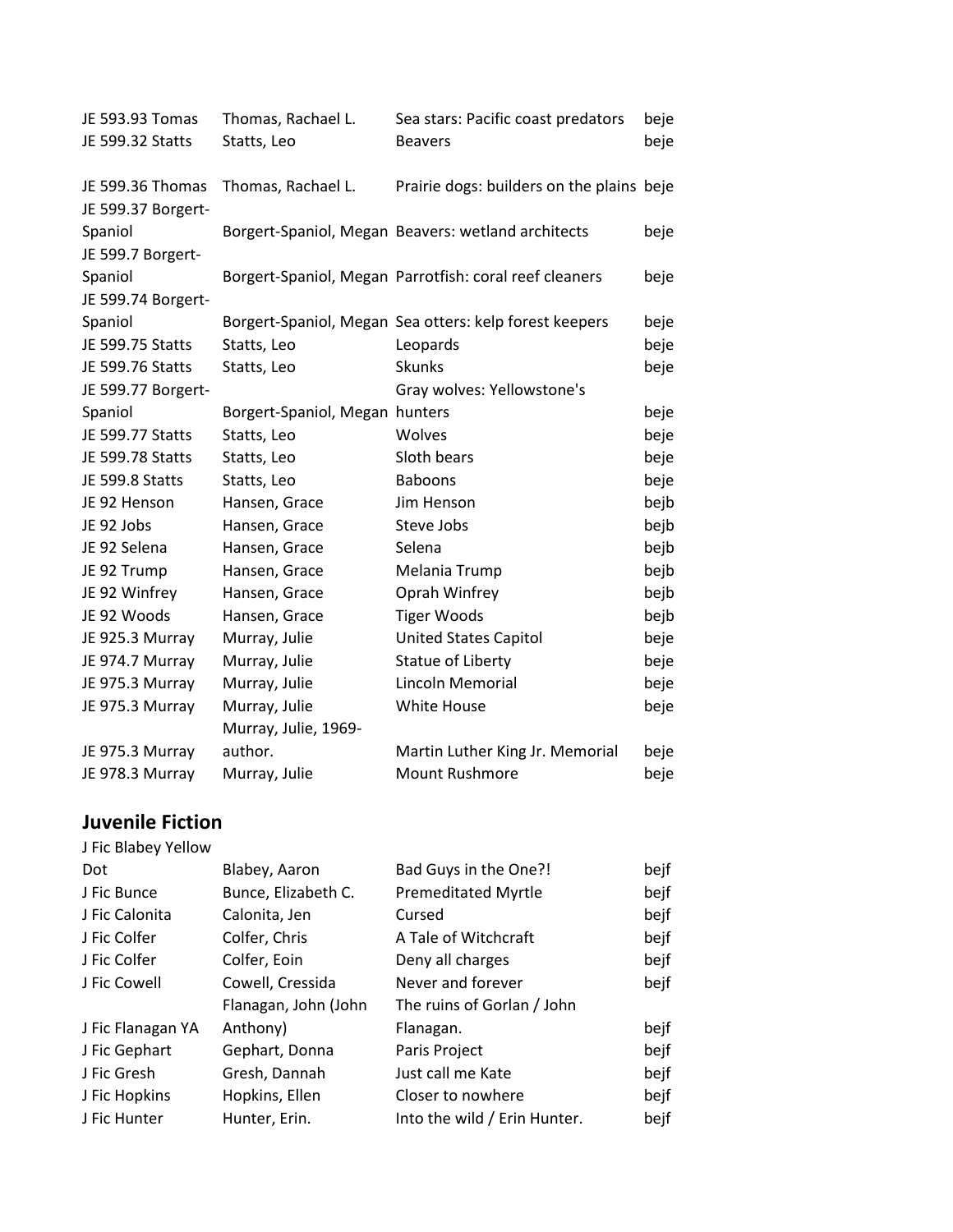|                                  | Kinney, Jeff, author,            |                                     |       |
|----------------------------------|----------------------------------|-------------------------------------|-------|
| J Fic Kinney                     | illustrator.                     | The deep end / by Jeff Kinney.      | bejf  |
| J Fic Lawrence                   | Lawrence, Lorien                 | <b>Stitchers</b>                    | bejf  |
| J Fic Le Nguyen                  |                                  |                                     |       |
| Graphic                          | Le Nguyen, Trung                 | Magic fish                          | bejf  |
| J Fic Lee                        | Lee, C. B.                       | Minecraft: the shipwreck            | bejf  |
| J Fic Marciano                   | Marciano, Johnny                 | Emperor of the universe             | bejf  |
| J Fic Meyer YA                   | Meyer, Marissa                   | Instant karma                       | befic |
| J Fic Patterson                  | Patterson, James                 | Becoming Muhammad Ali               | bejf  |
| J Fic Patterson                  | Patterson, James                 | Curse of the mystery mutt           | bejf  |
| J Fic Patterson                  | Patterson, James                 | Double dog dare                     | bejf  |
| J Fic Reynolds                   | Reynolds, Aaron                  | Fart quest                          | bejf  |
|                                  |                                  | The Ickabog / J.K. Rowling with     |       |
|                                  |                                  | illustrations by the winners of The |       |
| J Fic Rowling                    | Rowling, J. K., author.          | Ickabog illustration competition.   | bejf  |
| J Fic Shotz                      | Shotz, Jennifer Li               | <b>Brave</b>                        | bejf  |
| J Fic Shotz                      | Shotz, Jennifer Li               | Chestnut                            | bejf  |
| J Fic Shotz                      | Shotz, Jennifer Li               | Star                                | bejf  |
|                                  |                                  | Dinosaur detectives / [written by   |       |
| J PBK Stamper                    |                                  | Judith Bauer Stamper;               |       |
| White Dot                        | Stamper, Judith Bauer.           | illustrations by Ted Enik].         | bejf  |
| JE Animals Board                 |                                  |                                     |       |
| <b>Book</b>                      |                                  | Animals                             | bebb  |
| JE Appleton Board                |                                  |                                     |       |
| <b>Book</b>                      | Appleton, Polly                  | Really feely farm                   | bebb  |
| JE Asim Board                    |                                  |                                     |       |
| <b>Book</b>                      | Asim, Jabari                     | My baby loves Christmas             | bebb  |
| JE Asim Board                    |                                  | Girl of mine / by Jabari Asim;      |       |
| <b>Book</b>                      | Asim, Jabari, 1962-              | illustrations by LeUyen Pham.       | bebb  |
| JE Barnett Pink Dot Barnett, Mac |                                  | Jack and Santa                      | beje  |
| JE Blabey                        | Blabey, Aaron                    | Pig the slob                        | beje  |
| JE Boelts                        | Boelts, Maribeth                 | Purple puffy coat                   | beje  |
| JE Boldt                         | Boldt, Mike<br>Brett, Jan, 1949- | <b>Find Fergus</b>                  | beje  |
| JE Brett                         | author, illustrator.             | Cozy / Jan Brett.                   | beje  |
| JE Brown Board                   |                                  |                                     |       |
| <b>Book</b>                      | Brown, Margaret Wise             | Goodnight moon 123                  | bebb  |
| JE Burton Board                  |                                  |                                     |       |
| <b>Book</b>                      | Burton, Jeffrey                  | Twinkle, twinkle, fairy friend      | bebb  |
| JE Busby                         | Busby, Cylin.                    | The Bookstore Cat.                  | beje  |
| JE Campbell Board                |                                  |                                     |       |
| <b>Book</b>                      | Campbell, Rod                    | Oh dear!                            | bebb  |
| JE Camper                        | Camper, Cathy                    | Ten ways to hear snow               | beje  |
| JE Cauley Board                  |                                  | Clap your hands / Lorinda Bryan     |       |
| <b>Book</b>                      | Cauley, Lorinda Bryan.           | Cauley.                             | bebb  |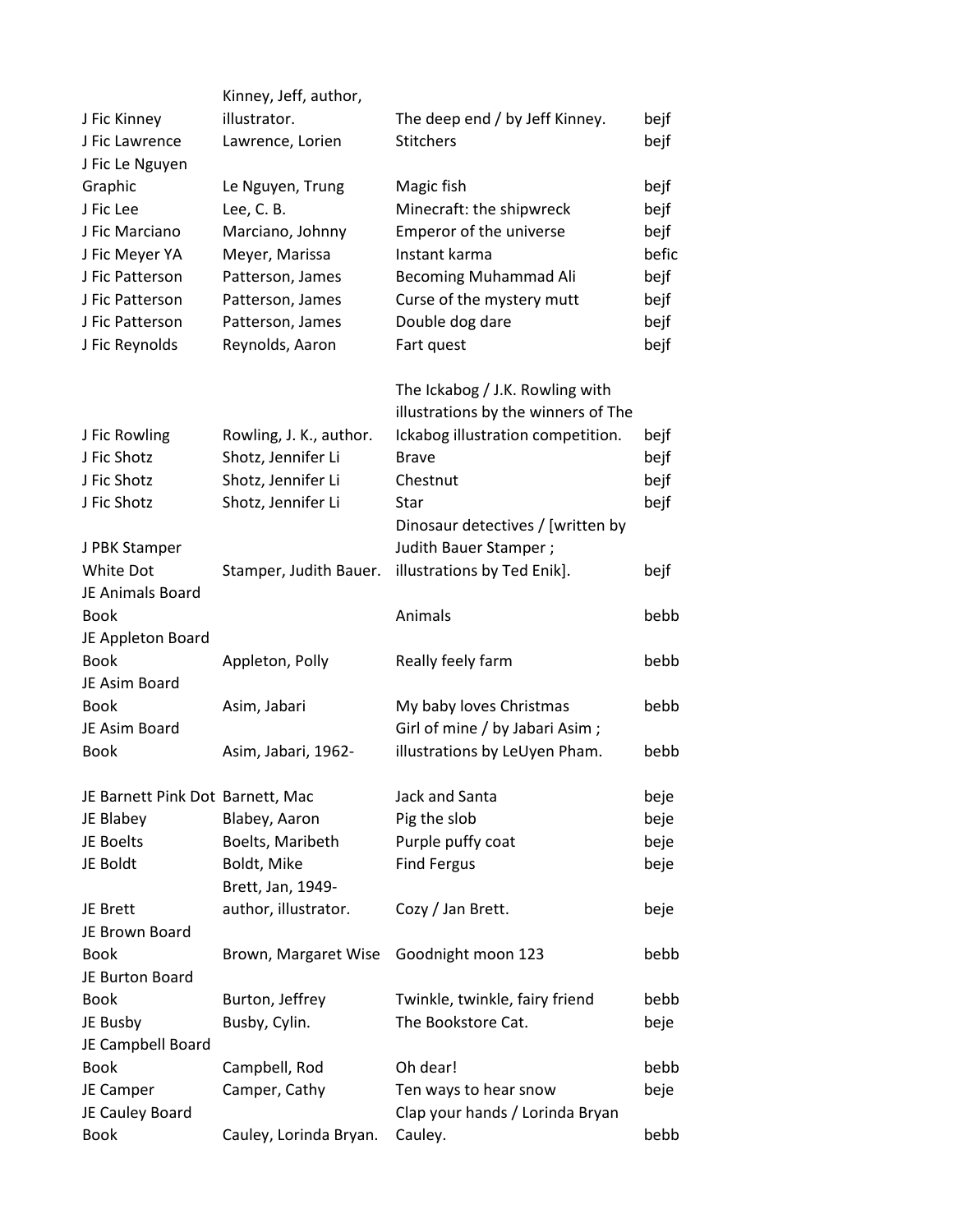| JE Counting Board<br><b>Book</b>       |                                      | Counting with cow                                                                                    | bebb         |
|----------------------------------------|--------------------------------------|------------------------------------------------------------------------------------------------------|--------------|
| JE DePaola Board                       |                                      |                                                                                                      |              |
| <b>Book</b><br>JE Detlefsen            | DePaola, Tomie<br>Detlefsen, Lisl H. | Hurry, Santa!<br>On the go awesome                                                                   | bebb<br>beje |
|                                        |                                      |                                                                                                      |              |
|                                        | Dewdney, Anna,                       | Llama Llama, holiday helper /<br>based on the bestselling children's<br>book series by Anna Dewdney; |              |
| JE Dewdney<br>JE Dinosaur Board        | author.                              | illustrated by JJ Harrison.                                                                          | beje         |
| <b>Book</b>                            |                                      | Dinosaur shapes                                                                                      | bebb         |
| JE Donaldson                           | Donaldson, Julia                     | Smeds and the Smoos                                                                                  | beje         |
| JE Dyckman<br>JE Edwards Board         | Dyckman, Ame                         | You Don't Want a Dragon!                                                                             | beje         |
| Book<br>JE Emberley Board              | Edwards, Nicola                      | Night night, dino-snores                                                                             | bebb         |
| <b>Book</b><br>JE Emberley Board       | Emberley, Rebecca                    | My animals/ Mis animales                                                                             | bebb         |
| <b>Book</b><br>JE Emberley Board       | Emberley, Rebecca                    | My food/ Mi comida                                                                                   | bebb         |
| <b>Book</b>                            | Emberley, Rebecca                    | My opposites/ Mis opuestos                                                                           | bebb         |
| JE Fall Board Book                     |                                      | Fall                                                                                                 | bebb         |
| JE Farm Board                          |                                      |                                                                                                      |              |
| <b>Book</b>                            |                                      | Farm                                                                                                 | bebb         |
| JE First Board Book                    |                                      | First 100 trucks and things that go                                                                  | bebb         |
| JE First Board Book                    |                                      | First 100 words.                                                                                     | bebb         |
| JE Five Board Book<br>JE Franceschelli |                                      | Five little dinosaurs are ready to<br>explore                                                        | bebb         |
| <b>Board Book</b><br>JE Galvin Board   | Franceschelli,<br>Christopher        | Alphablock                                                                                           | bebb         |
| <b>Book</b><br>JE Galvin Board         | Galvin, Laura Gates                  | If I were a cat                                                                                      | bebb         |
| Book                                   | Galvin, Laura Gates                  | If I were a dog                                                                                      | bebb         |
|                                        | Ganz-Schmitt, Sue,                   | That monster on the block / by<br>Sue Ganz-Schmitt; illustrated by                                   |              |
| JE Ganz-Schmitt                        | author.                              | Luke Flowers.                                                                                        | beje         |
| JE Graham<br>JE Grandma Board          | Graham, Bob                          | Ellie's dragon                                                                                       | beje         |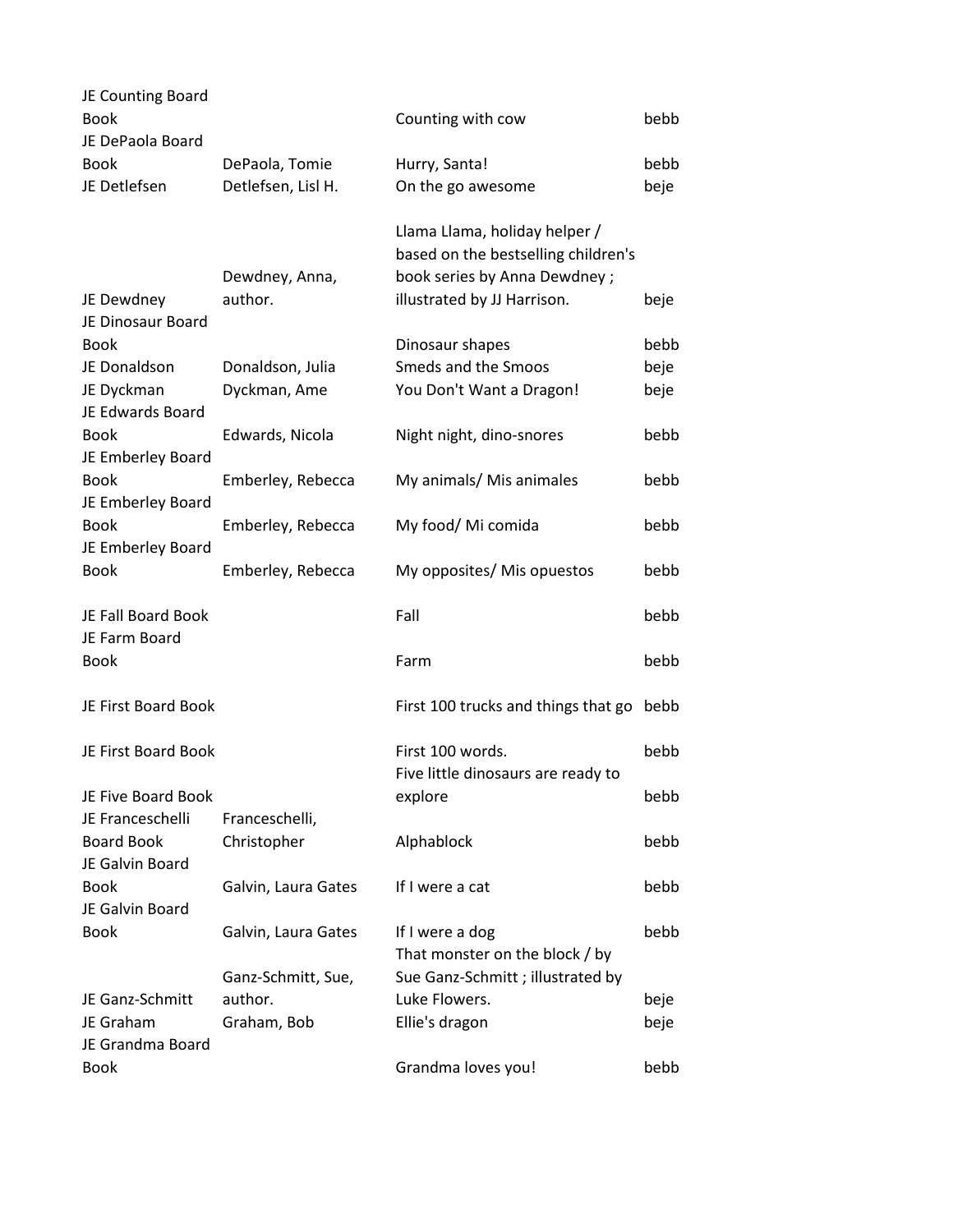|                                      |                                | No reading allowed : the worst<br>read-aloud book ever / Raj Haldar<br>& Chris Carpenter ; pictures by |      |
|--------------------------------------|--------------------------------|--------------------------------------------------------------------------------------------------------|------|
| JE Haldar<br>JE Harris Board         | Haldar, Raj, author.           | Bryce Gladfelter.                                                                                      | beje |
| <b>Book</b><br>JE Hepworth Board     | Harris, Robbie H.              | Who?: a celebration of babies                                                                          | bebb |
| <b>Book</b><br>JE Hickory Board      | Hepworth, Amelia               | I love you to the moon and back<br>Hickory, dickory dock and other                                     | bebb |
| <b>Book</b><br>JE Home Board         |                                | favorite nursery rhymes                                                                                | bebb |
| <b>Book</b>                          |                                | Home, sweet home                                                                                       | bebb |
| JE John                              | John, Jory, author.            | The couch potato / written by Jory<br>John; illustrated by Pete Oswald.                                | beje |
| JE Jordan-Glum<br>JE Kalban Board    | Jordan-Glum, Rebecca           | Trouble with penguins                                                                                  | beje |
| Book                                 | Kalban, Rachel                 | I like to be with my family                                                                            | bebb |
|                                      | JE Katz Board Book Katz, Karen | Baby's big busy book                                                                                   | bebb |
|                                      | JE Katz Board Book Katz, Karen | Kiss baby's boo-boo                                                                                    | bebb |
|                                      | JE Katz Board Book Katz, Karen | Now I'm big!                                                                                           | bebb |
|                                      | JE Katz Board Book Katz, Karen | Ten tiny babies                                                                                        | bebb |
|                                      | JE Katz Board Book Katz, Karen | Where is baby's home?                                                                                  | bebb |
| JE Kiss Board Book                   |                                | Kiss those toes                                                                                        | bebb |
| JE Lang                              | Lang, Suzanne                  | Grumpy Monkey up all night                                                                             | beje |
| JE Lee                               | Lee, Andy                      | Do not open this book                                                                                  | beje |
| JE Litton Board                      |                                | Roar: a big-mouthed book of                                                                            |      |
| <b>Book</b>                          | Litton, Jonathan               | sounds                                                                                                 | bebb |
| JE Litton Board                      | Litton, Jonathan,              |                                                                                                        |      |
| <b>Book</b>                          | author.                        | Botany for babies                                                                                      | bebb |
| JE Locke<br>JE Magsamen              | Locke, Katherine               | Bedtime for superheroes                                                                                | beje |
| <b>Board Book</b><br>JE Magsamen     | Magsamen, Sandra               | Beecause I love you                                                                                    | bebb |
| <b>Board Book</b><br>JE Making Board | Magsamen, Sandra               | You're my little chickadee                                                                             | bebb |
| <b>Book</b>                          |                                | <b>Making faces</b>                                                                                    | bebb |
| JE Maynor                            | Maynor, Megan                  | Helga makes a name for herself                                                                         | beje |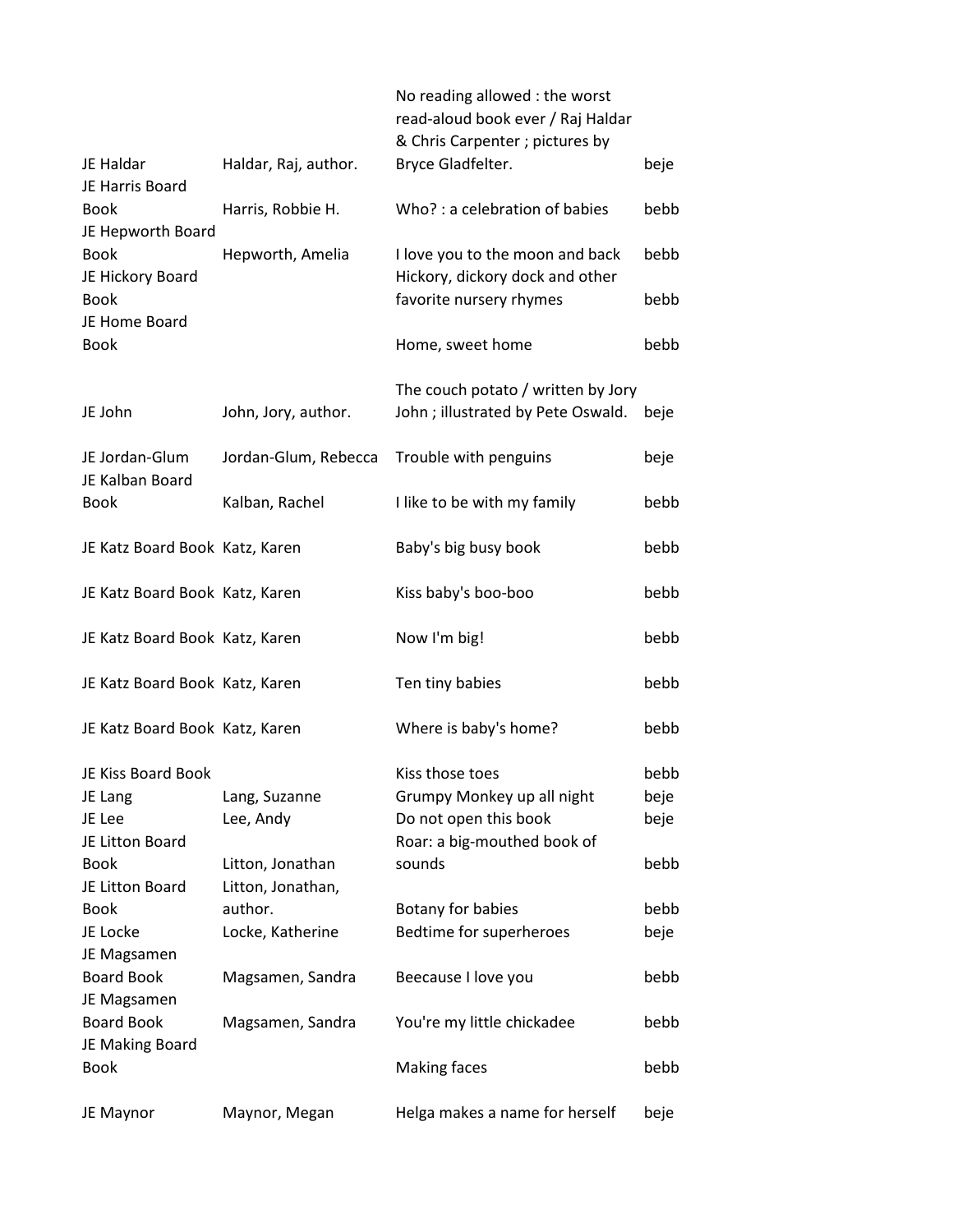| JE Mireles Board                     |                                            |                                                   |      |
|--------------------------------------|--------------------------------------------|---------------------------------------------------|------|
| <b>Book</b><br>JE Moyle Board        | Mireles, Ashley                            | O is for ocean                                    | bebb |
| <b>Book</b>                          | Moyle, Eunice                              | Kindness rules!                                   | bebb |
| JE My Board Book<br>JE Nakamura Pink |                                            | My pet unicorn                                    | bebb |
| Dot<br>JE Numbers Board              | Nakamura, May                              | Daniel Goes Camping!                              | beje |
| <b>Book</b><br>JE Nursery Board      |                                            | <b>Numbers</b>                                    | bebb |
| <b>Books</b>                         |                                            | Nursery rhymes                                    | bebb |
| JE Oh Board Book                     |                                            | Oh no, narwhal!                                   | bebb |
| JE On Board Book<br>JE Otter Board   |                                            | On the farm                                       | bebb |
| <b>Book</b>                          | Otter, Isabel                              | Touch-and-feel farm                               | bebb |
| JE Owl Board Book                    |                                            | Owl                                               | bebb |
| JE Peacock<br>JE Peekaboo Board      | Peacock, Lou                               | Mr. Brown's bad day                               | beje |
| <b>Book</b><br>JE Peekaboo Board     |                                            | Peekaboo! : in the ocean                          | bebb |
| <b>Book</b>                          |                                            | Peekaboo! : on the farm                           | bebb |
|                                      | Phelan, Matt, author,                      | Turtle walk / written and                         |      |
| JE Phelan<br>JE Pierce Board         | illustrator.                               | illustrated by Matt Phelan.                       | beje |
| Book                                 | Pierce, Terry<br>Polacco, Patricia,        | Mama loves you so<br>Sticks and stones / Patricia | bebb |
| JE Polacco                           | author, illustrator.                       | Polacco.                                          | beje |
| JE Raschka<br>JE Ryan Board          | Raschka, Chris                             | Blue table                                        | beje |
| <b>Book</b><br>JE Santomero          | Ryan, Jo, author.<br>Santomero, Angela C., | Gobble, gobble                                    | bebb |
| <b>Board Book</b><br>JE Scarry Board | author.                                    | Daniel and the Nutcracker                         | bebb |
| <b>Book</b>                          | Scarry, Richard<br>Schwartz, Alexandra     | Richard Scarry's cars                             | bebb |
| JE Schwartz                          | Cassel<br>Schwartz, Alexandra              | Daniel plays in a gentle way                      | beje |
| JE Schwartz                          | Cassel                                     | Naptime in the neighborhood                       | beje |
| JE Scott                             | Scott, Lisa Ann                            | Narwhal's true Christmas wish                     | beje |
| JE See Board Book<br>JE Shaw Board   |                                            | See you later, alligator!                         | bebb |
| <b>Book</b>                          | Shaw, Natalie, author.                     | I'm feeling silly                                 | bebb |
|                                      |                                            |                                                   |      |